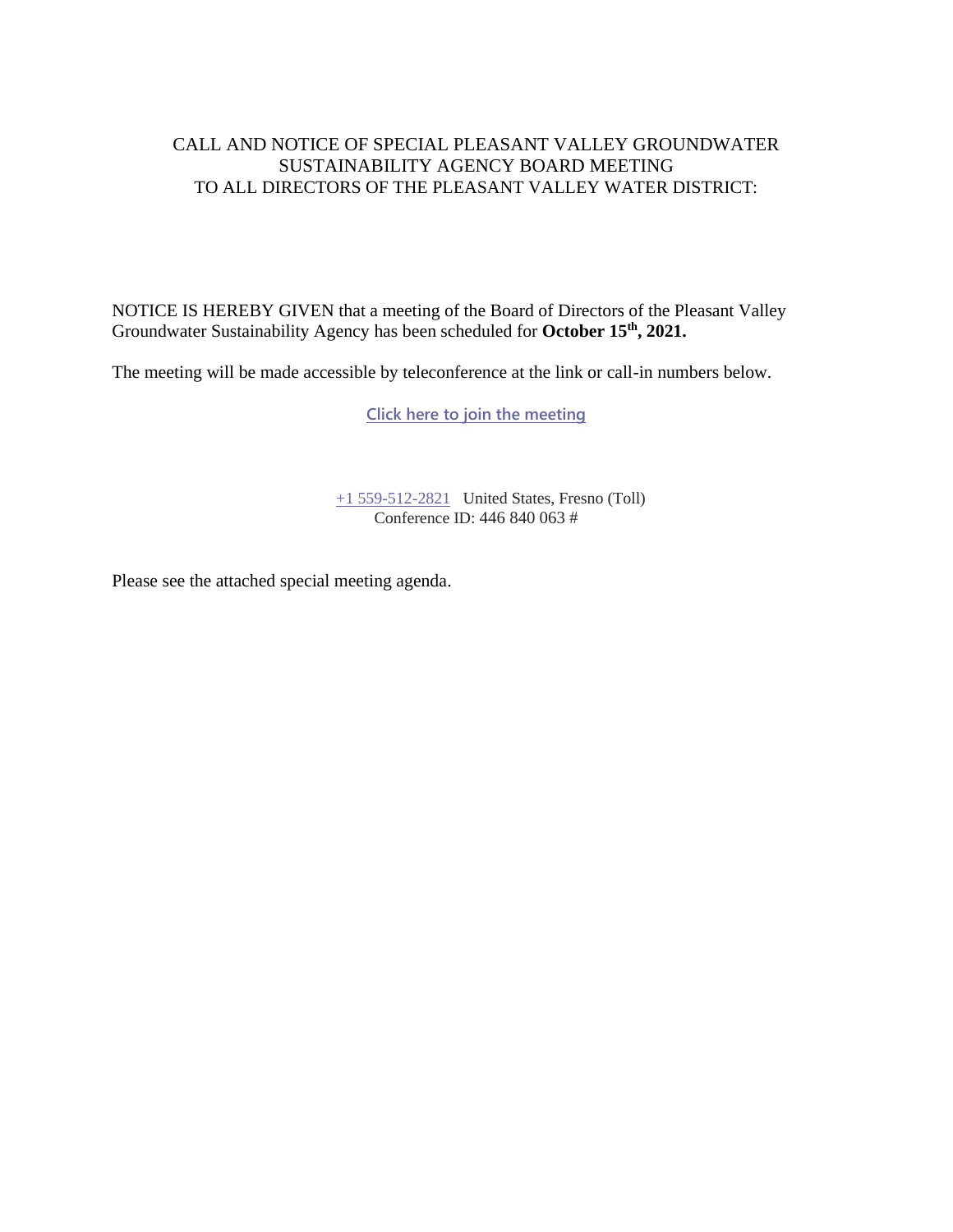

## AGENDA SPECIAL MEETING OF THE PLEASANT VALLEY GROUNDWATER SUSTAINABILITY AGENCY BOARD OF DIRECTORS

#### **The meeting will be made accessible by teleconference at the link or call-in numbers: Click here to join the meeting**

+1 559-512-2821 United States, Fresno (Toll) Conference ID: 446 840 063#

### **October 15, 2021 at 9:00 am**

# **CALL TO ORDER-PVGSA SPECIAL MEETING.**

ROLL CALL. A roll call will be executed to identify a quorum of the PVGSA Board of Directors. **A. Virtual & In person Sign In –** Due to current circumstances under Executive Order N-25-20 and to comply with SGMA requirements all meeting participants are to virtual sign in.

PUBLIC COMMENT. The Board of Directors welcomes participation in Board meetings by the public. The public may address matters under the jurisdiction of the Board that have not been included in the Agenda. However, California Law prohibits the Board from taking action on any matter that is not on the posted agenda unless the Board of Directors determines that it is an emergency or one of the other situations specified in Government Code section 54954.2. The Chairman may limit the total amount of time allocated for public testimony on particular issues for each individual speaker. Public Comment is available to anyone on the teleconference or by emailing comments to kdurham@ppeng.com. The comments will be read into the teleconference if received by email.

POTENTIAL CONFLICTS OF INTEREST. Any Board member who has a potential conflict of interest may now identify the item and recuse himself from discussing and voting on the matter. (FPPC § 87105.)

- 1. ADJOURN TO CLOSED SESSION
	- A. CONFERENCE WITH LEGAL COUNSEL ANTICIPATED LITIGATION

Significant exposure to litigation pursuant to paragraph (2) of subdivision (d) of Section 54956.9: (1 potential case)

B. CONFERENCE WITH LEGAL COUNSEL – ANTICIPATED LITIGATION